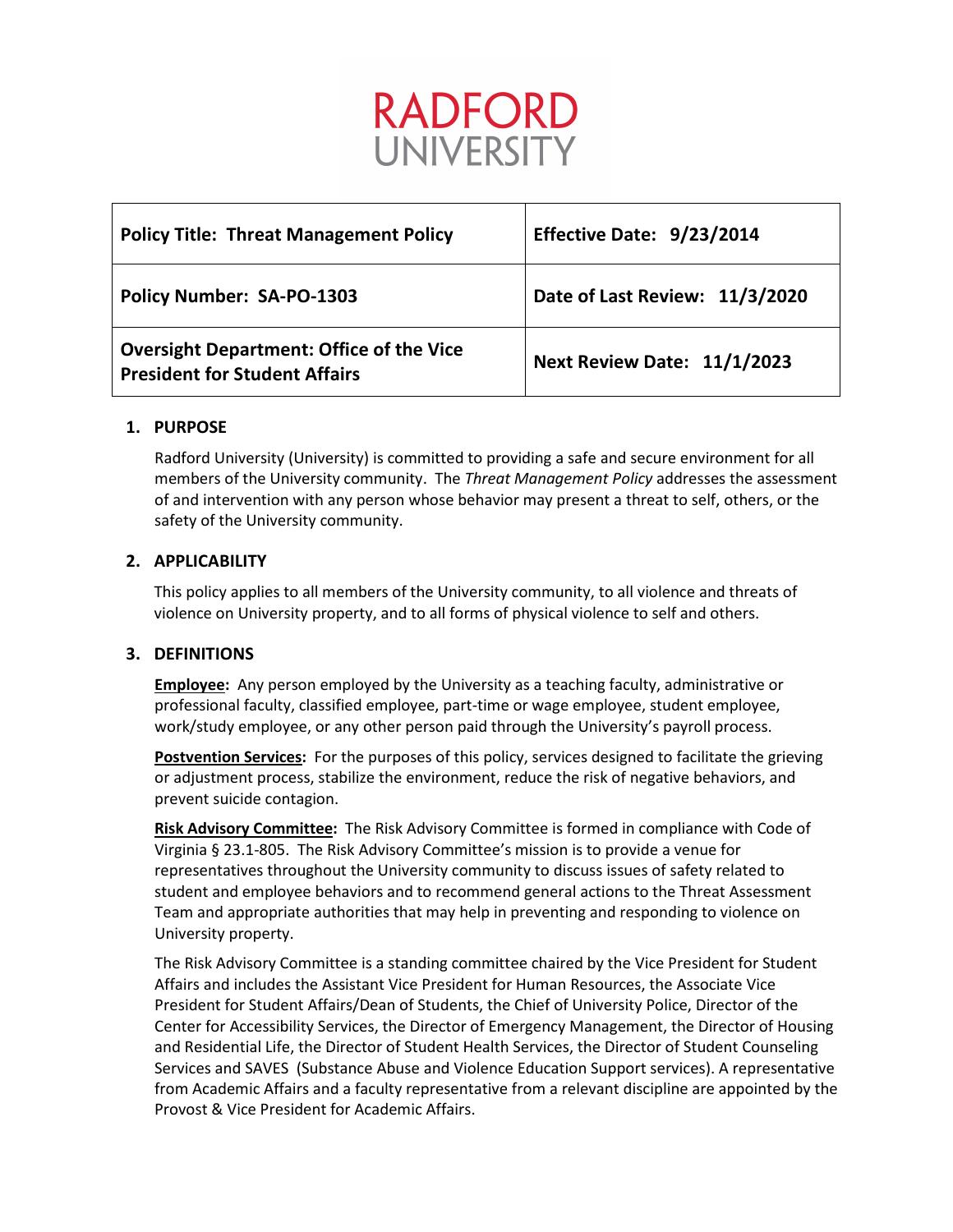**Student:** All persons taking or enrolled in courses at the University, either full-time or part-time, pursuing undergraduate, graduate, or professional studies, and non-degree seeking students. Persons who are not officially enrolled for a particular semester or term, but who have or may have a continuing relationship with the University, are considered "students." Student status continues whether or not the University's academic programs are in session.

**Threat Assessment Team (TAT):** The Threat Assessment Team is formed in compliance with Code of Virginia § 23.1-805. This team is charged with the assessment of and intervention with any person whose behavior may present a threat to self, others, or the safety of the University community.

The TAT is a standing committee chaired by the Associate Vice President for Student Affairs/Dean of Students and includes the Assistant Vice President for Human Resources, the Chief of University Police, the Director of Emergency Management, the Director of Student Counseling Services and SAVES, and the Assistant Provost for Academic Operations. TAT members may appoint a designee, as appropriate, and representatives from other University offices may be included as needed.

**University Community:** For the purpose of this policy, all persons who are employees, students, contractors, volunteers, and visitors, including invited guests, of the University.

**University Property:** All land, buildings, facilities, and other property owned, leased, or controlled by the University.

## **4. POLICY**

- **A.** Members of the University community should take any threat seriously. Reporting behaviors that may represent a threat to self, others, or the safety of the University community to the appropriate authorities is encouraged.
- **B.** The Risk Advisory Committee has been charged with education and prevention of violence on University property and will:
	- **1.** Provide education and guidance to students and employees, including residence hall staff, regarding recognition of behaviors that may represent a physical threat to self, others, or the safety of the University community.
	- **2.** Identify and publicize the members of the University community to whom threatening behavior should be reported.
	- **3.** Establish policies and procedures that outline circumstances under which all employees are to report behavior that may represent a physical threat to the University community, consistent with state and federal law.
	- **4.** Establish policies and procedures for the assessment of any person whose behavior may present a threat, appropriate means of intervention with such person, and sufficient means of action, including interim suspension, referrals to community services boards or health care providers for evaluation or treatment, medical separation to resolve potential physical threats, or notification of family members or guardians, or both, unless such notification would prove harmful to the person in question, consistent with state and federal law.
	- **5.** In compliance with Code of Virginia § 23.1-802, develop policies that advise students and employees, including residence hall staff, of the proper procedures for identifying and addressing the needs of students exhibiting suicidal tendencies or behavior, and provide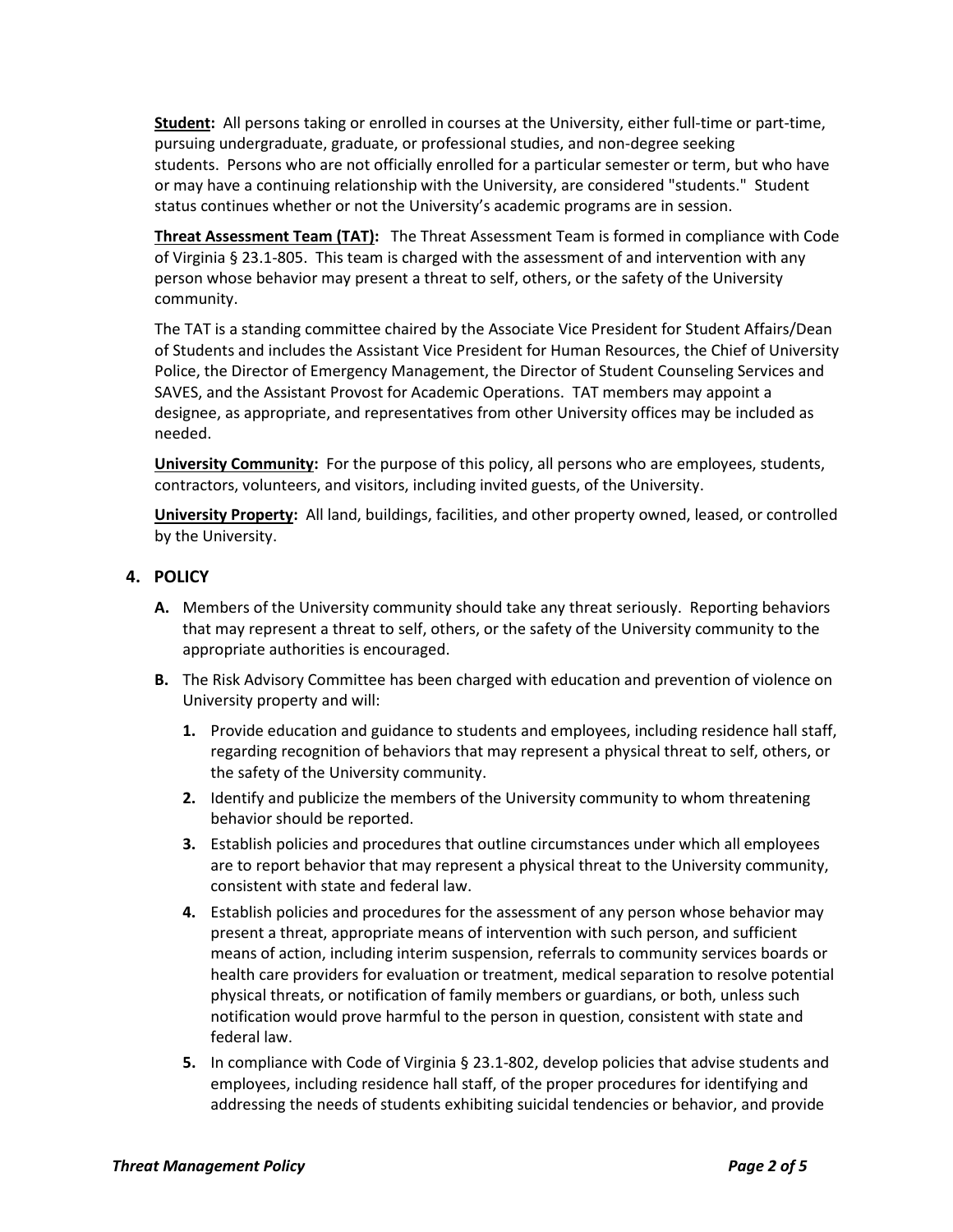for training, where appropriate. Such policies will include procedures for notifying the University's health or counseling center for the purposes set forth in § 23.1-1303.B.4 of the Code of Virginia when a student exhibits suicidal tendencies or behavior. In addition, such policies will ensure that, after a student suicide, affected students will have access to reasonable medical and behavioral health services, including postvention services.

- **C.** The Threat Assessment Team (TAT) has been charged with the responsibility for threat management and will:
	- **1.** Implement the assessment, intervention, and action policies set forth by the Risk Advisory Committee.
	- **2.** Establish relationships or utilize existing relationships with local and state law enforcement agencies as well as mental health agencies to expedite assessment and intervention with any person whose behavior may present a threat to safety.
	- **3.** Participate in threat assessment and intervention training as appropriate.
	- **4.** Meet as needed to assess potential threats, consider and recommend appropriate means of intervention, implement interventions, and provide oversight for the chosen intervention strategies.
	- **5.** Not disclose any information or otherwise use any record of a person beyond the purpose for which such disclosure was made to the TAT.

## **5. PROCEDURES**

### **A. Reporting**

Any member of the University community who believes that the behavior of any person may present a threat to the safety of self, others, or the University community is encouraged to report the person and behavior to the Radford University Police Department or other University offices as appropriate.

- **1.** Radford University Police (24/7) **(540) 831-5500**
- **2.** Dean of Students (for student issues) **(540) 831-6297** or, after normal business hours, contact Radford University Police at (540) 831-5500
- **3.** Human Resources (for employee issues) **(540) 831-5008** or, after normal business hours, contact Radford University Police at (540) 831-5500

## **B. Actions by TAT**

- **1.** Reports of threatening behavior will be shared, as appropriate, with TAT as soon as practicable. TAT will assess potential threats, consider and recommend means of intervention, implement recommendations, and provide oversight for the chosen intervention strategies. The chair and team members will then report out to the appropriate University officials and/or offices.
- **2.** Interventions may take the form of any appropriate means of action to prevent violence to self or others, and may include interim suspension or medical separation, temporary employment suspension, removal from University property, or law enforcement action. Intervention will also include support for the victims of violence or threats of violence when the victim is a member of the University community. The TAT will track reports and actions taken.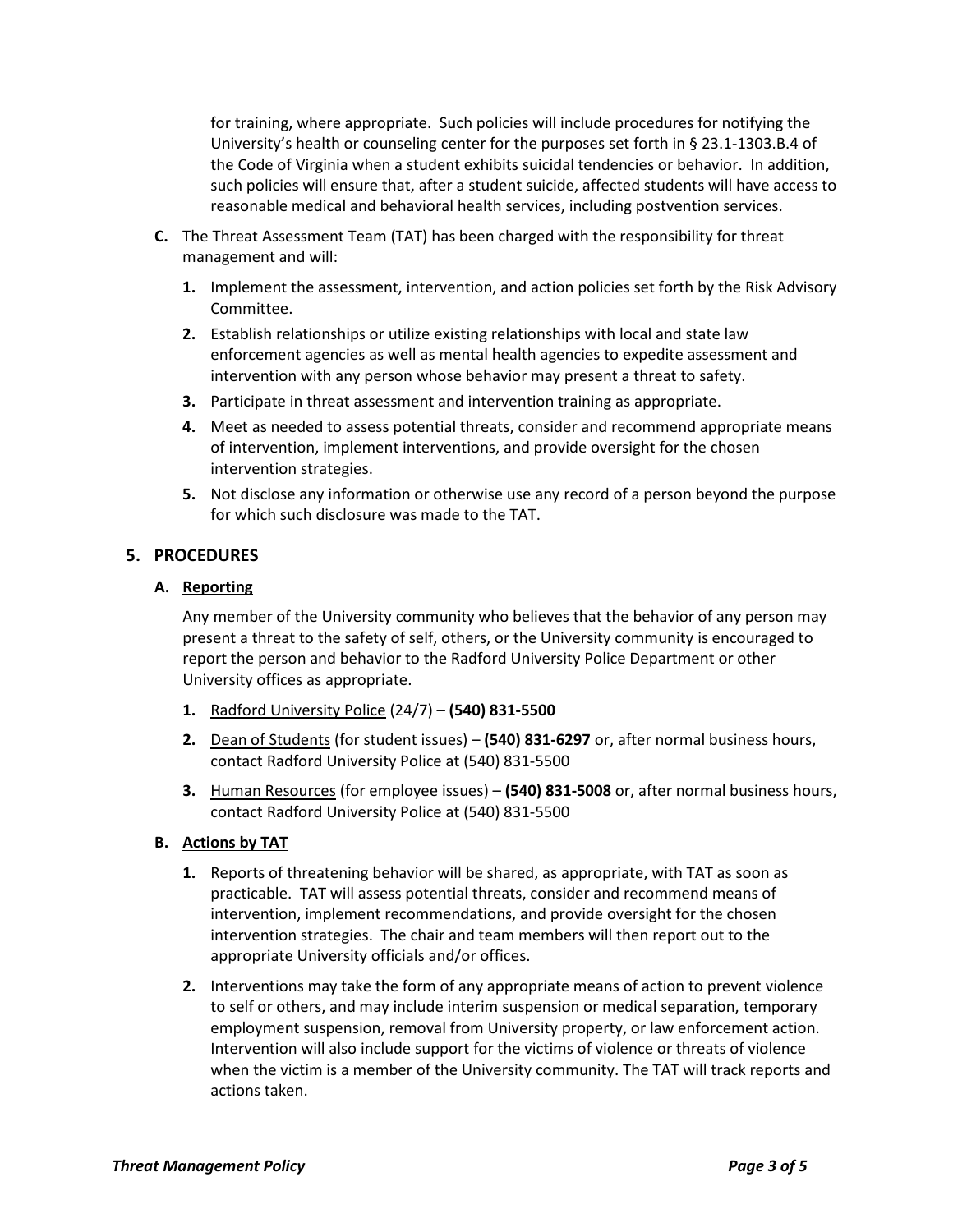#### **C. Obtaining Criminal History and Health Information**

- **1.** Upon a preliminary determination that any person may present a threat to the safety of self, others, or the University community, or exhibits significantly disruptive behavior or need for assistance, the TAT may obtain criminal history record information on the person, as provided for in Code of Virginia § 19.2-389, "Dissemination of criminal history record information".The TAT may also obtain health records on the person, as provided for in Code of Virginia § 32.1-127.1:03, "Health records privacy".
- **2.** No member of the TAT will re-disclose any criminal history record information or health information or otherwise use any record of a person beyond the purpose for which such disclosure was made to the TAT. However, such information may be shared with appropriate members of the administration on a need-to-know basis in order to take appropriate action regarding the person. Information that is obtained through a third party administrator must be managed in compliance with applicable federal and state regulations.

### **6. EXCLUSIONS**

None

### **7. APPENDICES**

None

### **8. REFERENCES**

[Code of Virginia § 19.2-389,](https://law.lis.virginia.gov/vacode/title19.2/chapter23/section19.2-389/) "Dissemination of criminal history record information."

[Code of Virginia § 23.1-802,](https://law.lis.virginia.gov/vacode/23.1-802/) "Student mental health; policies; website resource."

[Code of Virginia § 23.1-805,](https://law.lis.virginia.gov/vacode/title23.1/chapter8/section23.1-805/) "Violence prevention committee; threat assessment team."

[Code of Virginia § 23.1-1303.B.4,](https://law.lis.virginia.gov/vacode/title23.1/chapter13/section23.1-1303/) "Governing boards; duties."

[Code of Virginia § 32.1-127.1:03,](https://law.lis.virginia.gov/vacode/title32.1/chapter5/section32.1-127.1:03/) "Health records privacy."

#### **9. INTERPRETATION**

The authority to interpret this policy rests with the President of the University and is generally delegated to the Vice President for Student Affairs.

#### **10. APPROVAL AND REVISIONS**

The Radford University Board of Visitors approved a *Policy on Students at Risk* at their meeting on November 2, 2007.

The Radford University Board of Visitors approved a *Threat Assessment Policy* at their meeting on April 24, 2008.

During 2013, these policies and any accompanying procedures were revised and reformatted into the new University-wide standard policy and procedure templates.

The new *Threat Management Policy* and *Procedure* were submitted to the President's Cabinet for initial review on December 5, 2013. The President's Cabinet recommended changes to the final